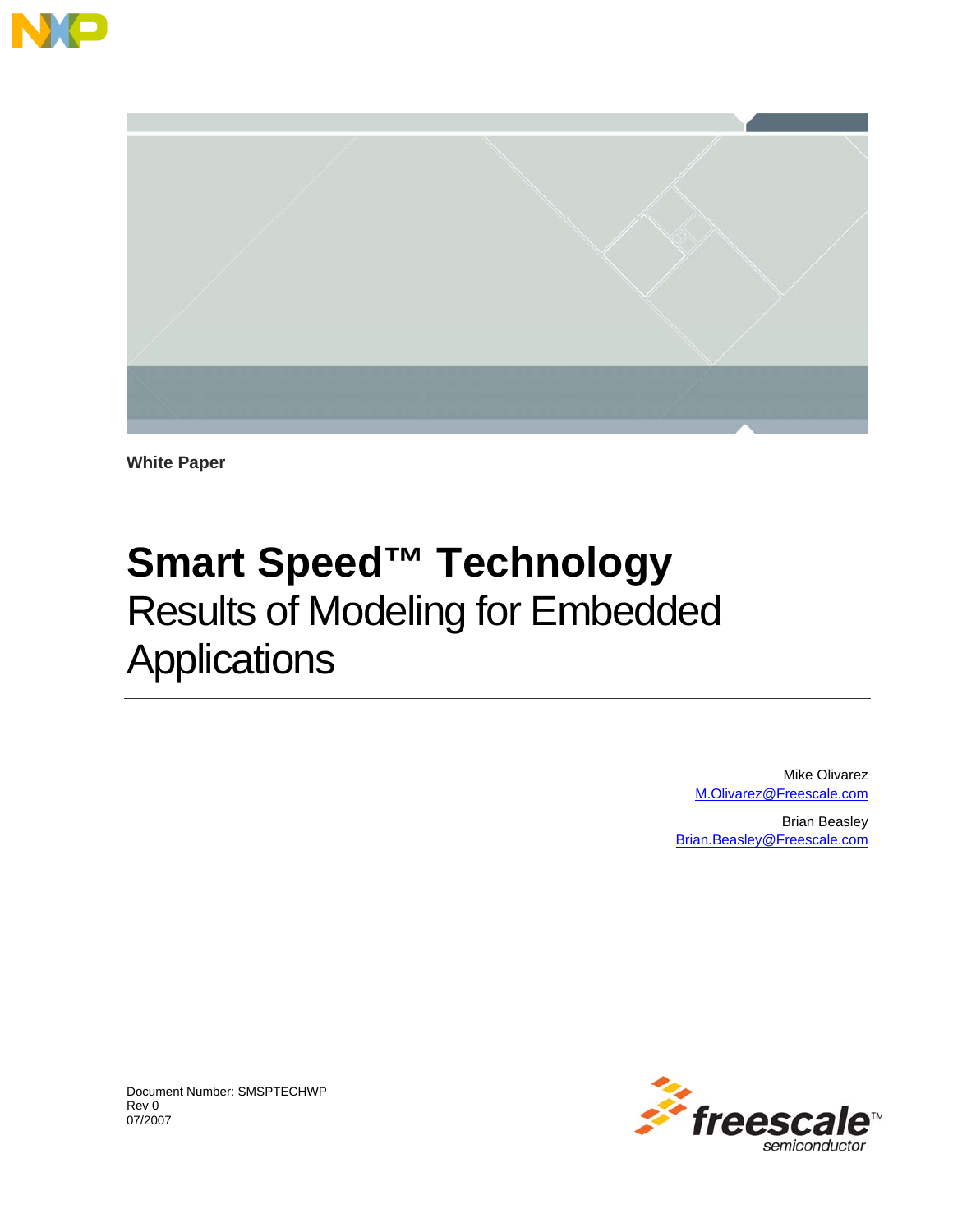

### **Overview**

This paper presents the results of how Freescale used the SpecC Methodology to create architectures for the mobile device space, implementing our Smart Speed™ Technology. The solutions incorporate a generic processor architecture for code compatibility, but require additional peripherals to enable the solution's full system-level requirements. A summary of how we used the methodology to enable the system to contain the needed capabilities shows that a higher level of confidence can be introduced into a complex embedded system at higher levels of abstraction. The overview gives a short explanation of the SpecC Methodology and some examples of how we used the methodology to verify the system to meet performance, cost and market requirements, benefiting both the engineering and business aspects of creating solutions.

### **Contents**

|            | 1 Introduction          |    |  |  |
|------------|-------------------------|----|--|--|
|            | 2 The SpecC Methodology | 1  |  |  |
|            | 3 Specification Model   | 2  |  |  |
|            | 4 Architecture Model    | 5  |  |  |
|            | 5 Communications Model  | 7  |  |  |
|            | 6 Creating Smart Speed  |    |  |  |
| Technology |                         |    |  |  |
|            | 7 Conclusion            | 10 |  |  |
|            | 8 References            | 11 |  |  |

Reprinted with permission, this paper is a derivative of previously published work: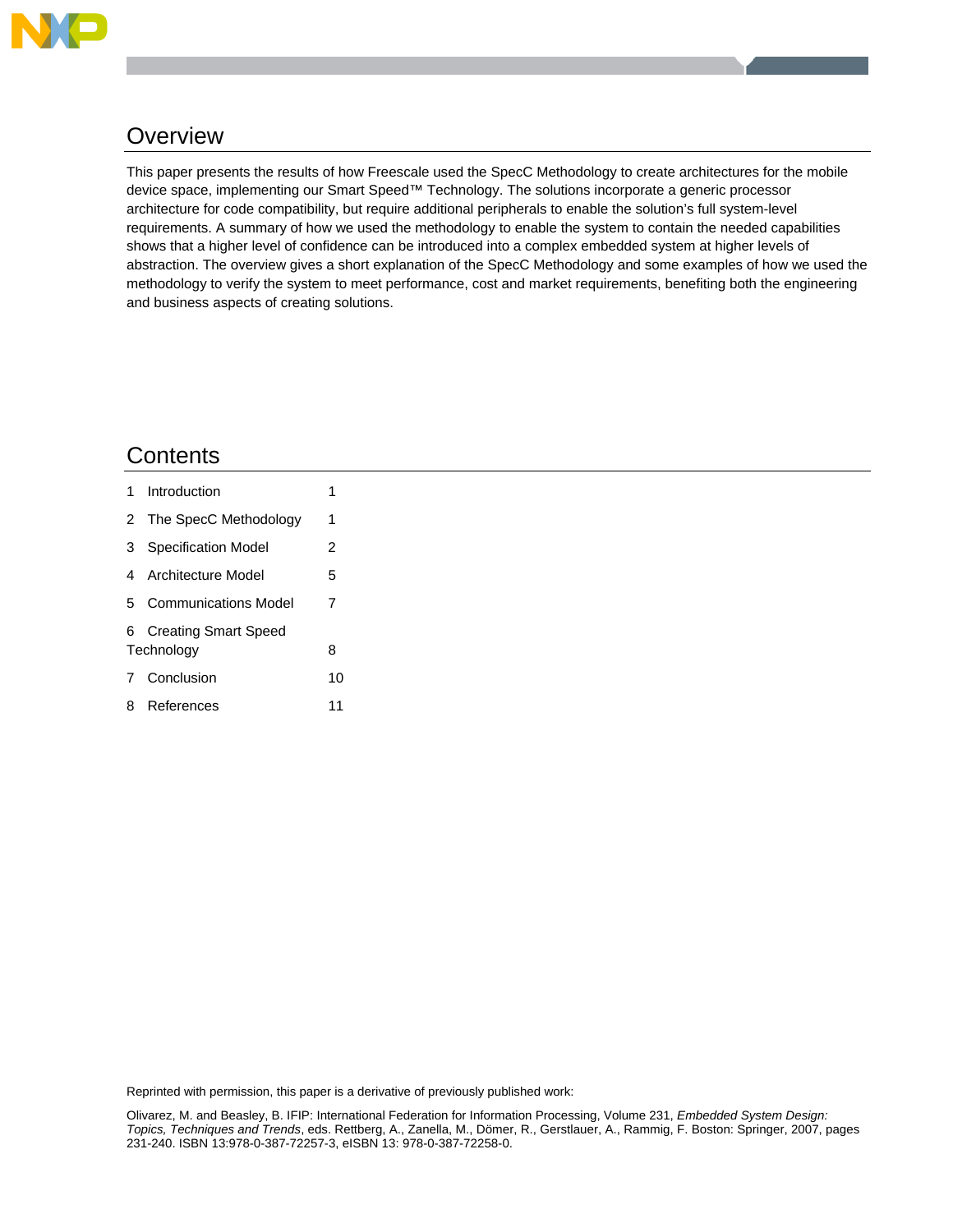

### **1 Introduction**

System-level design issues have become increasingly critical as implementation technology involves more complex integrated circuits, with greater hardware integration with software. Added to this, the ever-increasing time-to-market pressures of quickly changing consumer products have shrunk market windows to sizes beyond manufacturing capabilities. A potential solution to improve the time and quality of complex systems design is to make design decisions at higher levels of abstractions. This also allows the reuse of larger design components.

The trend toward using high-level languages such as C/C++ [1, 6, 7, 8] as a basis for the next generation of modeling tools and platform methodology to encompass design reuse has come to be a great mechanism. Because there is no proven, commercially available tool suite to fully implement C to silicon, the key has been to implement the methodology using currently available means and hope that the tools industry will catch up soon. The methodology chosen, independent of any tools or language, was the SpecC Methodology. This is a well-documented method of going from the C Model of problems to creating the hardware and software needed to bring a solution to market.

This paper is limited to an overview of how Freescale used this methodology to create the architecture. The paper, which adds to the information presented in [16], covers the SpecC Methodology at a high level, breaks down some of the pieces to show how the models helped implement Freescale's wireless and mobile processors and shows how finding solutions early in the process allowed trade-offs among performance, cost and market needs.

This document is organized as follows: In section 2, we explain the SpecC Methodology at a high level. Sections 3, 4 and 5 contain brief overviews of the different model types and how they impacted the system. Section 6 gives the overall benefit of using the methodology to get products to market. Conclusions are provided in section 7.

### **2 The SpecC Methodology**

As shown in Figure 1, the SpecC Methodology has uniquely defined models for Specification, Architecture, Communication and Implementation [1, 2, 5]. These models allow the system designer to specify abstracted capabilities based on a C program of what the system needs to accomplish. Progressing through the various models reduces the amount of abstraction until one arrives at the implementation details. The Specification, Architecture and Communications models break down the system design tasks to be more manageable, yet work toward the common goal. As the system's requirements and definitions increase in complexity, it is much more important to split the tasks into parts using a method that allows them to be divided among a team of people to work on, across disciplines and geographies. As the definition of an embedded system becomes blurred—from the application-specific integrated circuit (ASIC) which performs a single task, to a fully asymmetrical parallel processing environment such as Freescale's Mobile eXtreme Convergence (MXC)<sup>1</sup> [11] line of cellular processors which include communications and applications processing—the ability to work more efficiently among various teams is critical to the success of the program.

-

<sup>&</sup>lt;sup>1</sup> This document refers specifically to Freescale's MXC300-30 and MXC275-30 processors.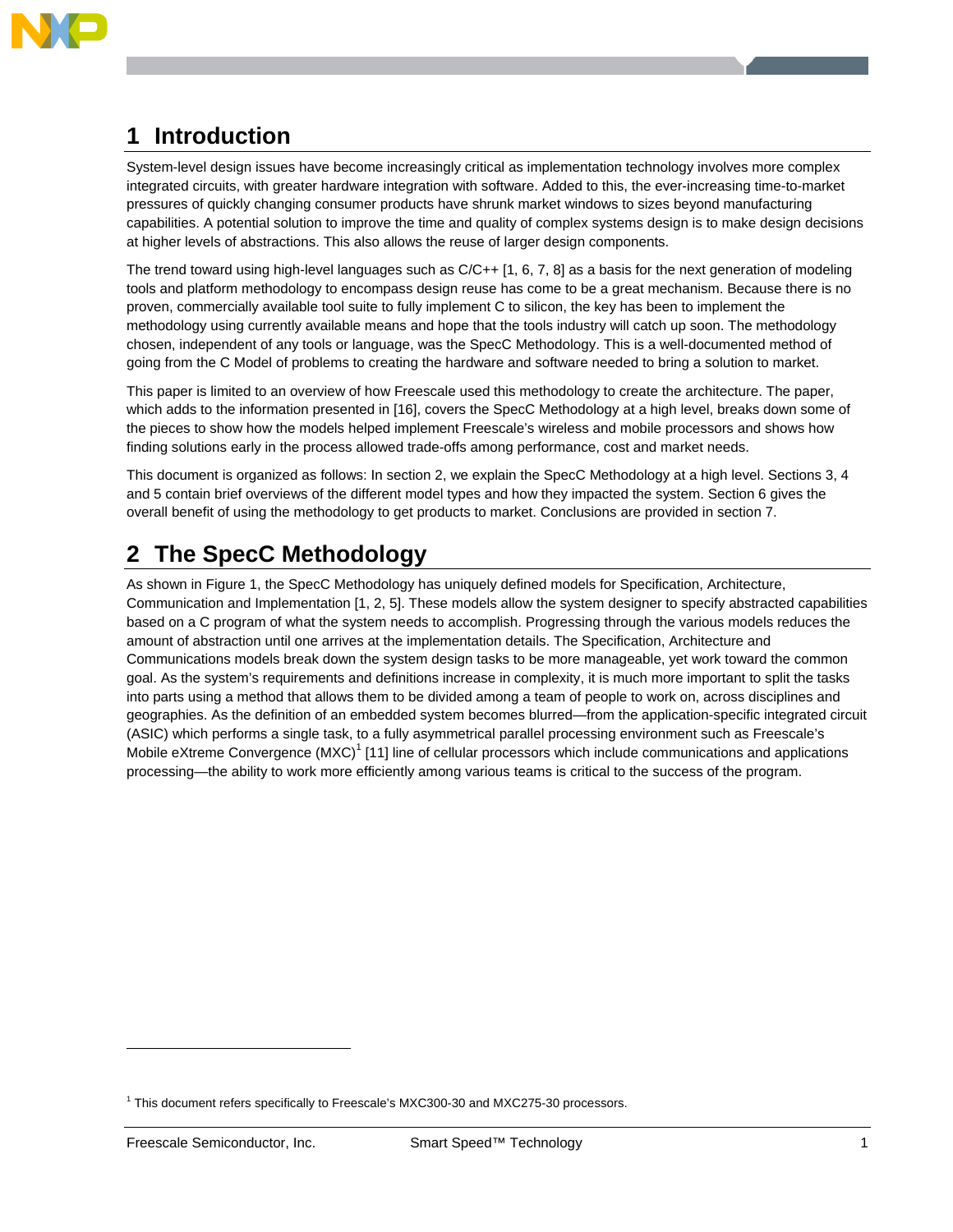





Using well-defined models allows different team members to work independently on various tasks, yet bring the solution together successfully. The methodology's well-defined steps for simplicity allows it to function at various levels: from the specification and design of the consumer device and how the various components need to be integrated; to the chip level, how the hardware and software needs to interact and what blocks need to be defined; to the definition of a specific block and the capability it must contain. Using this top-down approach for system-level design in a systematic fashion allows smooth data interaction and helps to prioritize where resources need to be assigned to create a solution. Problems that are not on the critical path can be given a lower priority, and resources can be quickly identified and aligned using the methodology.

We can show this through examples of how the various models were applied to create sections of solutions. Though the examples are fairly small, they demonstrate how complex problems can be broken down systematically with the SpecC Methodology.

### **3 Specification Model**

Early definition of system specifications based on requirements and use cases is critical for ensuring a system will meet its needs. As the definition of embedded systems is blurred, it becomes increasingly difficult to meet these needs, especially if the system will need to meet future requirements as well. To adjust for this complexity, it is a challenge to understand whether designing in additional capabilities will be a "value add" or simply cost-prohibitive. Using the Specification Model and well-defined use cases allows us to do a cost-benefit analysis of the system, based on how well it meets the use cases.

The example here is the inclusion of the floating point co-processor to the ARM1136J-S™ processor. This allows generic programs to take advantage of floating point capabilities without having to emulate them in software, thus dramatically improving the performance of algorithms used by audio, graphics and physics applications, to name a few. At the system-level definition stage, it was not known if floating point was a hard requirement. Therefore, we needed a cost analysis method to determine if the benefit would make the solution cost-prohibitive. Using the Specification Model of the SpecC Methodology allowed us to perform cost analysis. The Specification Model is a high-level model of the functionality that can test algorithmic differences without knowing the implementation details. Timing information can be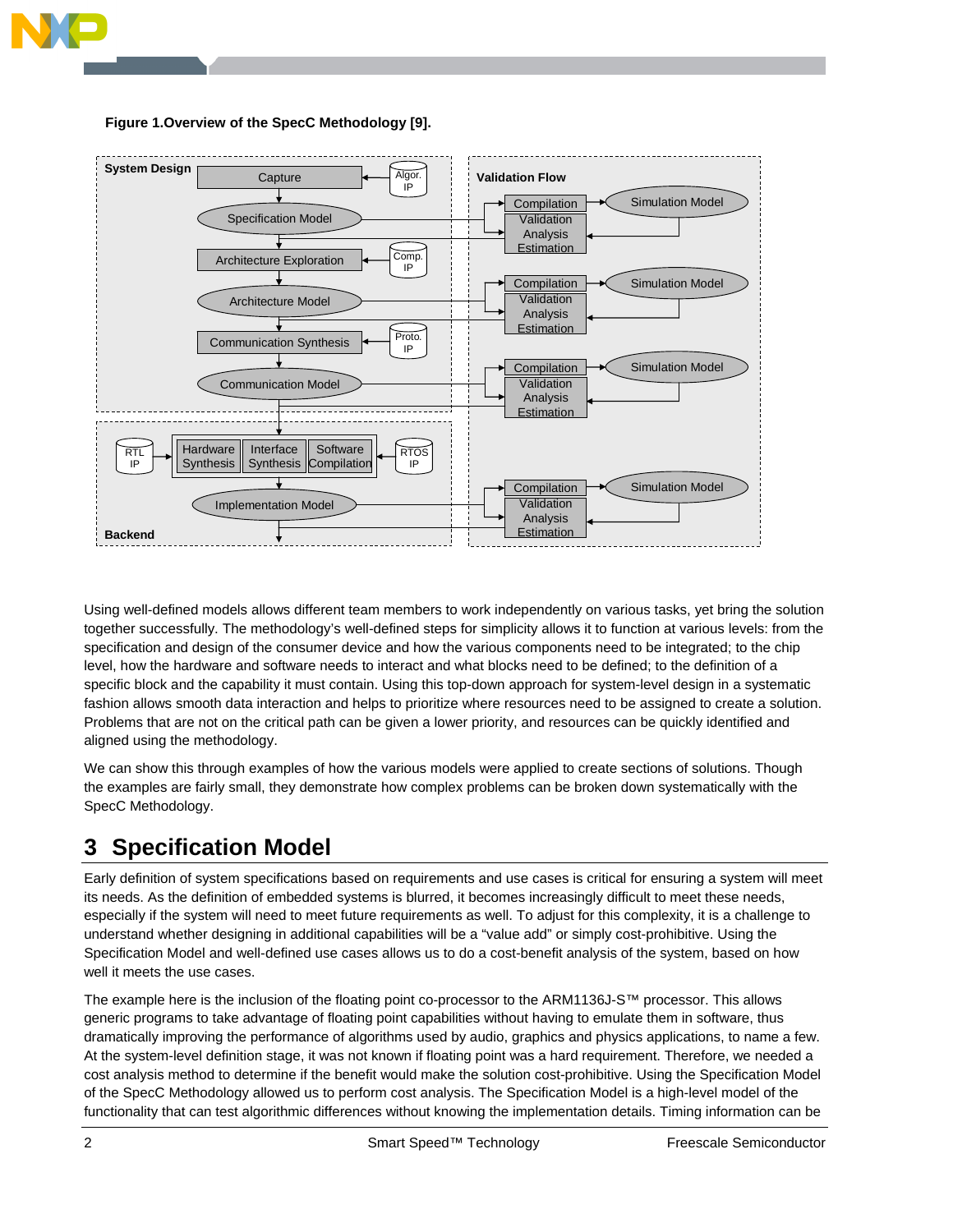

ignored while cycle approximate capabilities are used to determine the overall difference. This higher level of abstraction allows more simulations to be run quickly, to give the system designer ample data to make the trade-off analysis. An additional benefit was the ability to estimate performance capabilities of adding parallelism into the system based on the defined use cases, without incurring a large computational increase for running the models. Since the intellectual property (IP) for this case is provided by ARM, as well as simulation tools, the ARM Development Suite (ADS) was used for the basis of these tests.

The setup of the model greatly mimics the basic diagram shown in Figure 2, developed at The University of California, Irvine's (UCI) Center for Embedded Computer Systems. Behavior B1 in this case was the Color Space Conversion application used for video. Behavior B2 is generic processing for the input/output requirements. B3 represents the floating point processing of the algorithm.

There were multiple benefits of using this as a test case. One is that the mathematical algorithm is widely available [10]. The fixed point code for the function that had been previously verified is also available, so the trade-off between hardware implementation and software implementation can be easily measured. Since the code is small and primarily floating point, the results can easily be multiplied by the percentage of floating point code in a use case to determine a benefit for other use cases by knowing the tendency, without having to fully test other use cases. For instance, since the geometry processing for 3D graphics also would be primarily floating point calculations, it will mimic the benefit shown by this smaller test.

#### **Figure 2.SpecC Methodology Specification model [9].**



The results of the test are shown in Table 1 and Figure 3. An additional benefit of this kind of test that is an addition to the SpecC Methodology, is that we also can estimate power trade-offs at this point. The power can be estimated using equation 1 when the IP blocks to be used are known or can be reasonably estimated. If the necessary additional IP has not been specified, we also can determine the maximum gate count and power specifications using this method. The result is that the solution can be determined based on these factors:

- 1) Cost of the IP blocks and rough silicon area needed
- 2) Performance trade-off of the system as determined from the hardware and software
- 3) Power utilization of the system and impact on battery life

From Table 1, we see that the additional hardware for performing floating point calculations equates to an 825 percent performance improvement overall, greatly enhancing the floating point performance. In Figure 3, you can see the difference over software floating point; the portion shown in yellow is the percentage of compute cycles saved from the application due to the addition of hardware. Equation 1 shows the energy savings based on the cycles saved (X) and the amount of logic that is added (Y). The energy savings is independent of the technology used and additional techniques within the implementation that may save even more energy, resulting in longer battery life. From all of these factors, one can determine if the additional hardware provides a benefit that would be a "value add" to the overall system, based on the cost of adding the additional capability.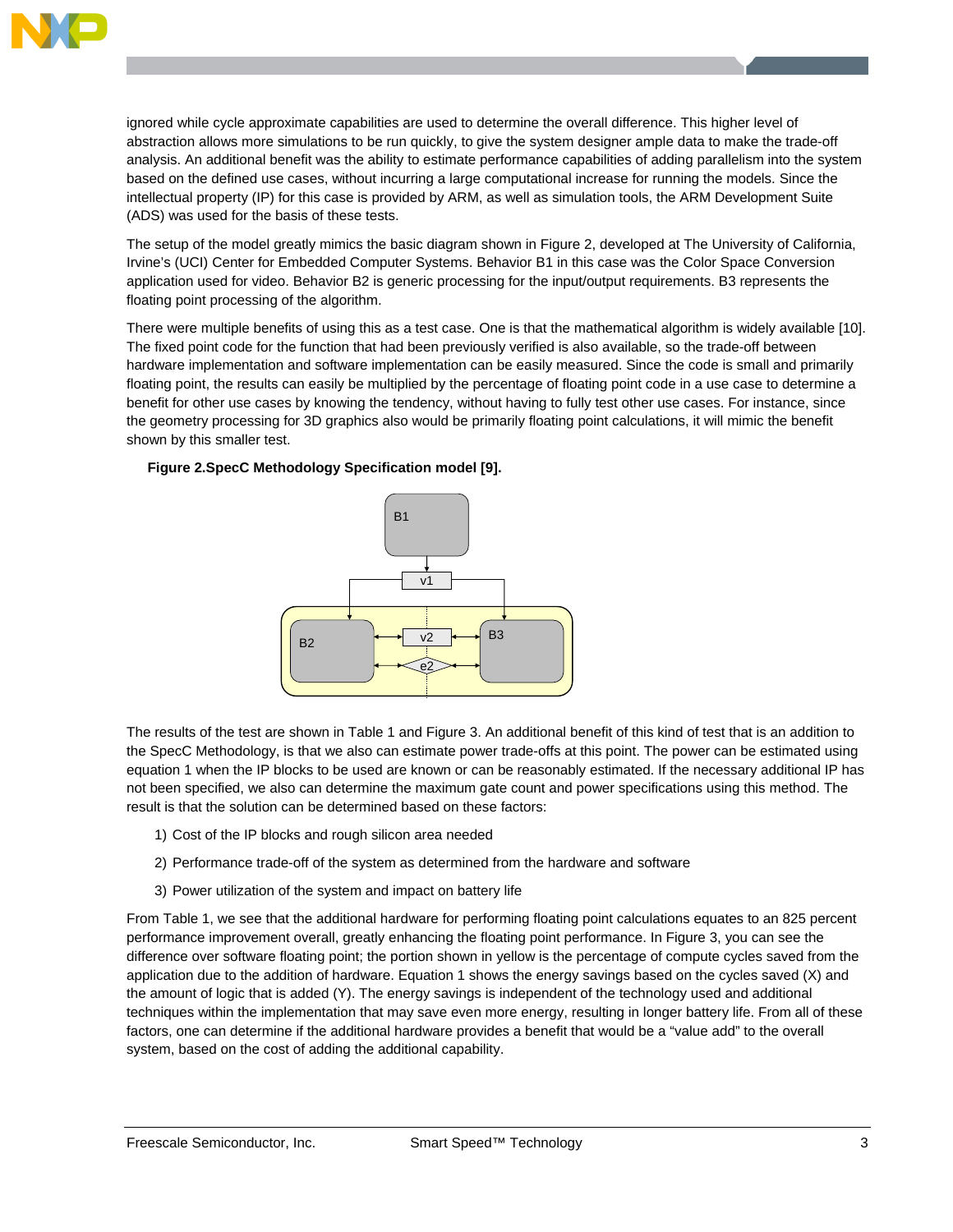Also shown is an alternative fixed-point solution, with the results in Table 1. If it is determined that the "value add" is not a good enough benefit, software optimizations can help accomplish a similar benefit, though the floating point coprocessor brings the best benefit for floating point intensive applications and dynamic range.

|  | Table 1.Summary of Improvements over Software Floating Point |  |  |
|--|--------------------------------------------------------------|--|--|

| <b>Improvements over Floating Point</b><br><b>Software</b> | <b>Floating Point</b><br><b>Hardware</b><br>Improvement<br>Percentage | <b>Fixed Point</b><br><b>Software</b><br><b>Improvement</b><br>Percentage |
|------------------------------------------------------------|-----------------------------------------------------------------------|---------------------------------------------------------------------------|
| <b>Application Cycles</b>                                  | 825%                                                                  | 837%                                                                      |
| <b>Floating Point Calculation Cycles</b>                   | 1525%                                                                 | 793% <sup>a</sup>                                                         |
| Instructions Issued for Floating Point<br>Calculations     | 2223%                                                                 | 923% <sup>a</sup>                                                         |
| <b>Application Energy Savings</b>                          | 83%                                                                   | 88%                                                                       |
| <b>Floating Point Calculation Energy Savings</b>           | 91%                                                                   | $88\%$ <sup>a</sup>                                                       |
| Code Memory Footprint Savings                              | 16%                                                                   | 16%                                                                       |
| Arithmetic Code Development Time                           | 15 min.                                                               | $~120$ min.                                                               |

**<sup>a</sup>** Results are not just isolated arithmetic, but also contain I/O requirements for use of the data structures, as opposed to the calculations used for floating-point arithmetic.

#### **Figure 3. Cycles saved by using hardware floating-point vs. software floating-point. Yellow area shows compute cycles saved versus software floating point solution.**

Of course in business, everyone has an obligation to control cost, and these techniques allow system designers to do their part in the analysis. The cost for the hardware and software versions can be calculated, based on the size of the code and the size of the additional hardware for the different proposed solutions. At this time, any licensing fees can be added in and amortized over the project based on the number of units to be sold to obtain the per-unit cost. From this, the project can move forward and tasks distributed across resources, or it may be determined that the "specification" must be scrubbed. Because this is an iterative process and may benefit multiple projects, using the easily changed Specification Model makes this process much easier and more efficient over previous *ad hoc* methods.



**Equation 1. Power savings, based on X as the cycle reduction multiplier and Y as the additional logic adder. [1]** 

$$
PercentEnergySavings = (1 - (\frac{1}{X} * (1 + Y))) * 100\%
$$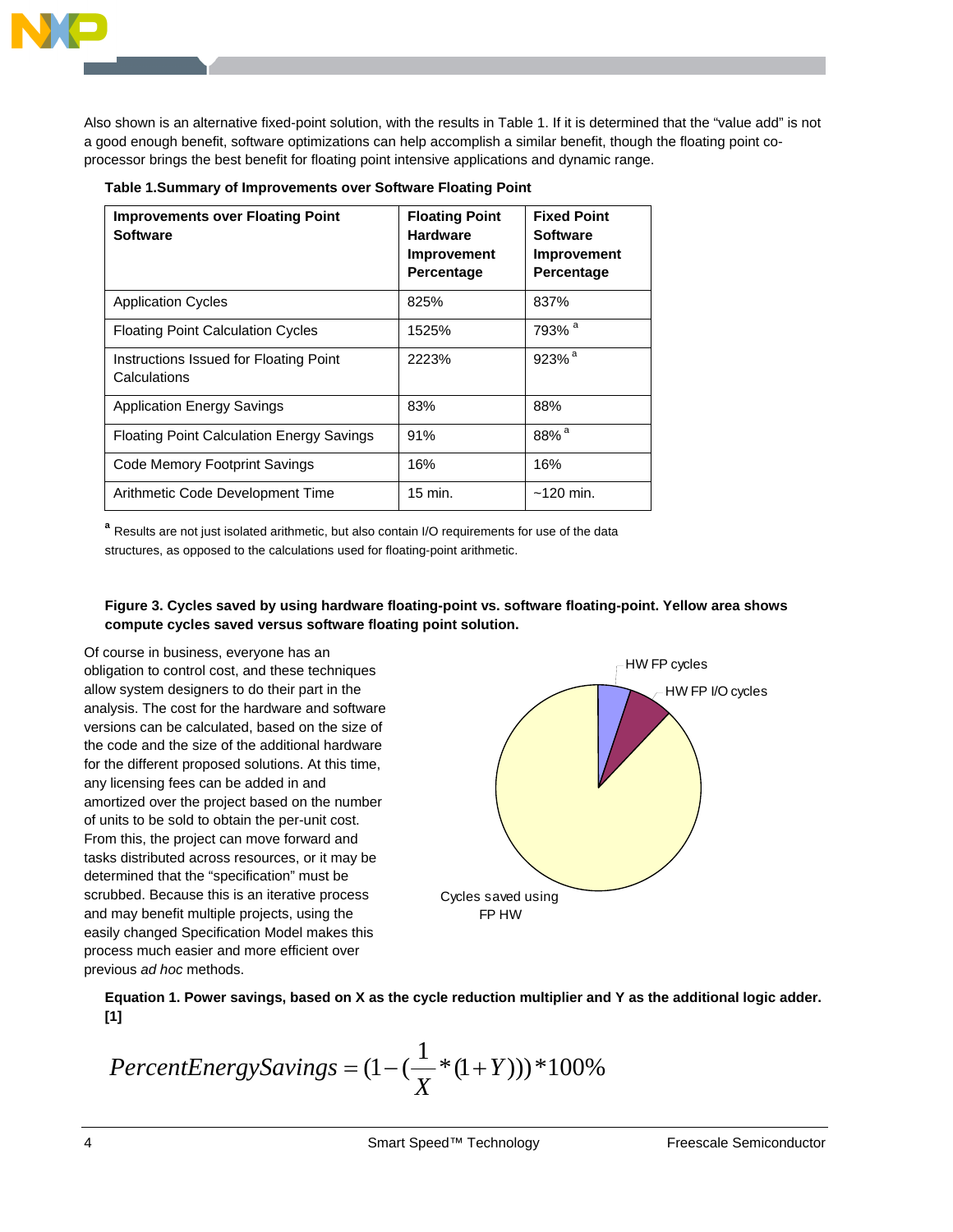

From this analysis, Freescale has added the floating point co-processor available via the ARM1136JF-S™ to enable floating-point intensive applications in its offerings such as the MXC300-30 baseband processor and i.MX31 multimedia applications processor [11, 12]. Applications such as 3D graphics, audio, gaming physics and JAVA CLDC can take advantage of the greater performance and dynamic range and quicker software development time due to the analysis performed using the Specification Model.

### **4 Architecture Model**

Once the specification has been created and the required behaviors are being met, the next step is to decide the best way to implement. Behaviors such as whether to add a floating point unit are still a high-level trade-off, but they're made easy if the decision is whether or not to add the capability. The architecture model explores the most efficient way to implement the defined behaviors. Again, the analysis can include not only the engineering aspects of architectural exploration, but also cost, die size and time-to-market aspects.

Within the architectural exploration process of refining the specification, trade-offs of System on Chip (SoC) IP blocks can be measured for the performance impact of hardware vs. software for implementing the behavior, as well as how the various blocks are connected within the system. Various IP blocks that implement the behavior can be tested, as well as various hardware/software partitions. In many cases, reuse is most important for backward compatibility and time to market, and specific IP will be taken off-the-shelf. In other cases, new IP can be introduced with different hardware and software trade-offs. In either case, modeling the system will ensure that the behaviors are functioning so that the system specification is met [3]. Behavior performance still can be quite different in how the SoC is architected, even using the same IP blocks. The trade-off analysis used for the example in this section is the placement of the level 2 (L2) cache in the system.



Architectural exploration was performed to see if the L2 cache subsystem should be dedicated to the ARM processor, or if it should be shared across multiple processing elements (PE) within the system. The characteristics for the memory subsystem were set up based on the times required for data to be obtained from the level 1 (L1, instruction and data, I-cache and D-cache respectively) cache of the CPU and level 2 (L2) cache accesses. The statistical model used 30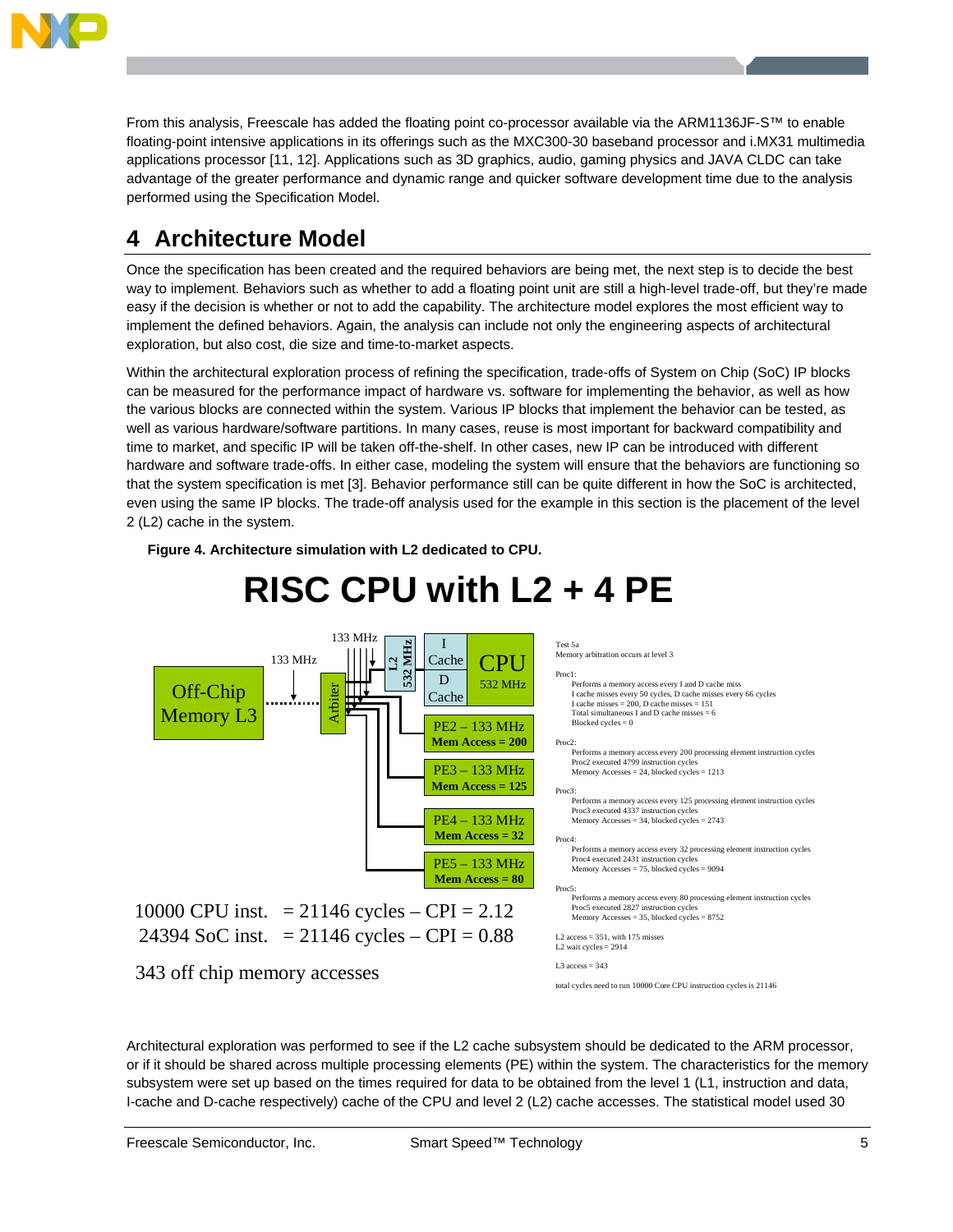

percent of the instructions as memory access (10 percent stores, 20 percent loads overall). The I-cache was set to a 98 percent hit rate, the D-cache was set to a 95 percent hit rate, while the L2 used a 50 percent hit rate. The memory arbitration scheme was done using priority arbitration, where the priority was set based on the processing element number, as shown in Figure 4 and Figure 5.

The simulation looked at the cycles per instruction (CPI) that the ARM processor should be able to achieve, as well as the theoretical CPI (tCPI) of the SoC, based on each of the PEs having different definitions of instructions. Since the two architectures are using the same types of PEs, the measurement is a good comparison of the two architectures. If the two systems were using different PEs, the effective CPI (eCPI) could be calculated based on simulations of test cases as defined in  $[4]^2$ . Because of the difference in CPU speed and its higher memory bandwidth needs compared to the other PEs used in the test, dedicating the L2 to the CPU gave the best performance, as shown by the lower CPI numbers for both the CPU and the SoC tCPI. The test was also run with a faster memory interface, which could be accomplished using double data rate memory. This improved on the numbers given in Figure 5, but still wasn't as efficient as what was accomplished using the architecture shown in Figure 4, when the L2 cache is dedicated to the ARM processor.

**Figure 5. Architecture simulation with shared L2.** 

# **RISC CPU + 4 PE Accessing L2**



Using the Architecture Model, it was shown that the L2 cache was a greater benefit to the much faster processing element. A secondary result was that the number of external memory accesses was reduced by allowing all the PEs to use the on-chip memory. Lowering the overall number of off-chip memory access could save energy, but the difference was not shown to be great enough to warrant the decrease in performance for this case. In a separate case where the dominate PE was not significantly faster than the other PEs, it was shown that sharing the on-chip cache memory was more beneficial for overall performance and lowered the number of off-chip memory accesses, thus conserving

-

 $2$  tCPI based on statistical simulations and is an approximate measure of what the architecture may achieve. eCPI is based on measured test cases using actual applications.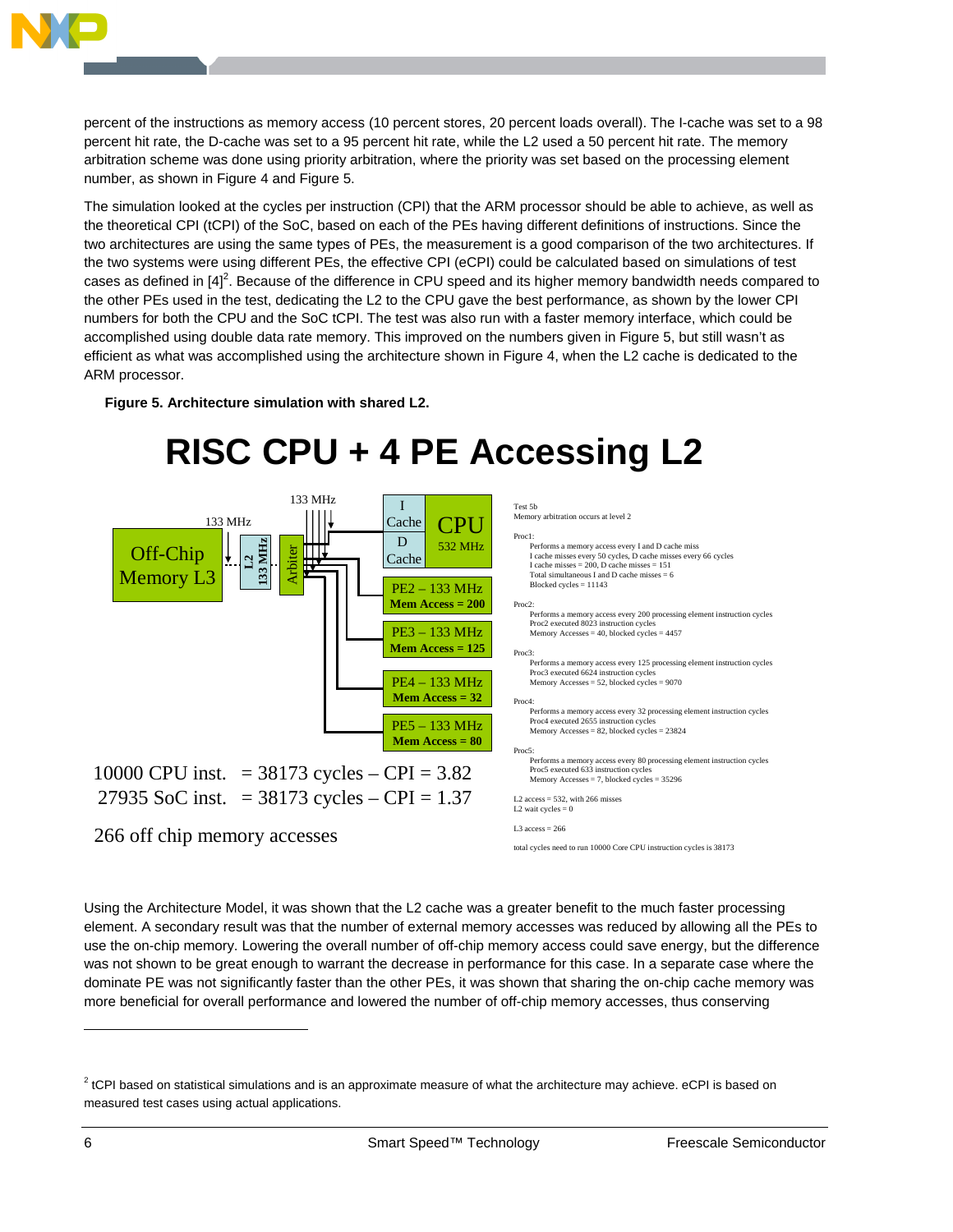

precious system energy. Even though the PEs may not change, the subtle changes in behaviors defined through architecture exploration can significantly affect the overall system capabilities.

The Architecture Model allows quick trade-offs between different configurations, implementing the behaviors defined by the Specification Model. Quickly changing between scheduling and priorities allows the system designer to make architectural decisions, while abstracting out information such as the communication protocol and overall bus structure. This method can be used hierarchically so that the problem is more manageable and can be split between different architects and teams.

The configuration of Figure 4 and the techniques shown have been used in Freescale's MXC and i.MX applications processing solutions. In other architectures, the L2 cache has been configured in a shared method, because the processing elements within those configurations do not have as dominant an element as the ARM11 CPU in the configuration shown in Figure 4. The Architectural Model showed how making the trade-offs can produce a higherperforming system, even if the IP blocks have already been chosen, as well as the well-documented hardware/software trade-off analysis.

### **5 Communications Model**

The Communications Model introduces less-abstracted system timing to get a true performance estimate of behaviors. The Specification and Architecture models can use only a rough estimate of timing, and didn't include any overhead that the bus structures would introduce. When including the various IP blocks of the system, one must also take into account the interface portion, because various IP vendors may not use the same bus interface for all blocks. The Communications Model enables this to be taken into account.

As the various PEs are added to the system, arbitration schemes and bus structures have a large performance impact, as well as cost and time-to-market implications. The easiest method is to connect every processing element (including the memories) to a single bus. The bus will need to arbitrate among all the elements and will only be as fast as the slowest element. The best performance would have to be a mesh network of buses, so that every processing element has a point-to-point connection with every other element at the rate of the fastest element. This latter method is too expensive and wastes many of the resources added to the system.

Freescale's MXC and i.MX products use various bus structures to maximize performance and cost. For the highperformance processing elements and the memory interface, a Smart Speed switch allows the faster processing elements to communicate on a point-to-point basis, with fast access to memory. These processing elements have a standardized bus interface definition, to ensure ease of connectivity between standard IP blocks with the highest performance. The slower peripherals use a slower, more cost-effective bus and are interfaced to the shared resource. This method allows slower devices to be efficiently integrated into the system without affecting the performance of the more timing- and bandwidth-critical components.

Since the two domains still need to be able to share resources such as memory, and allow inter-process communication, transducers were added to the system to close the gaps. The two primary standards used in this case are ARM's AMBA AHB bus protocol for high-speed communications, and the Freescale Intellectual Property Interface (IPI) structures for the less performance-critical elements.<sup>3</sup> Bridges were created between different bus architectures, and modeled for performance using an internal modeling tool based on SystemC [6]. A result of the modeling was the creation of the Smart Speed switch, which is an AHB-compliant crossbar that allows up to five master elements to talk to slave elements simultaneously, giving the relative ability to enable data throughput of a 665 MHz bus.

A key design parameter for the mobile space is to complete use cases efficiently without wasting resources. The best method for lowering clock speed and saving precious battery life is to use parallelism in the system, and dedicated processing elements, as was shown previously with the floating point example. Looking at the complex behaviors of the system, parallelism will need to exist not only by the various PEs working simultaneously, but also in communications,

-

 $3$  The Freescale IPI standard includes a range of bus structures for different speed peripherals. The slower speed bus is used, as it connects the non-speed critical processing elements for the system mentioned in this document.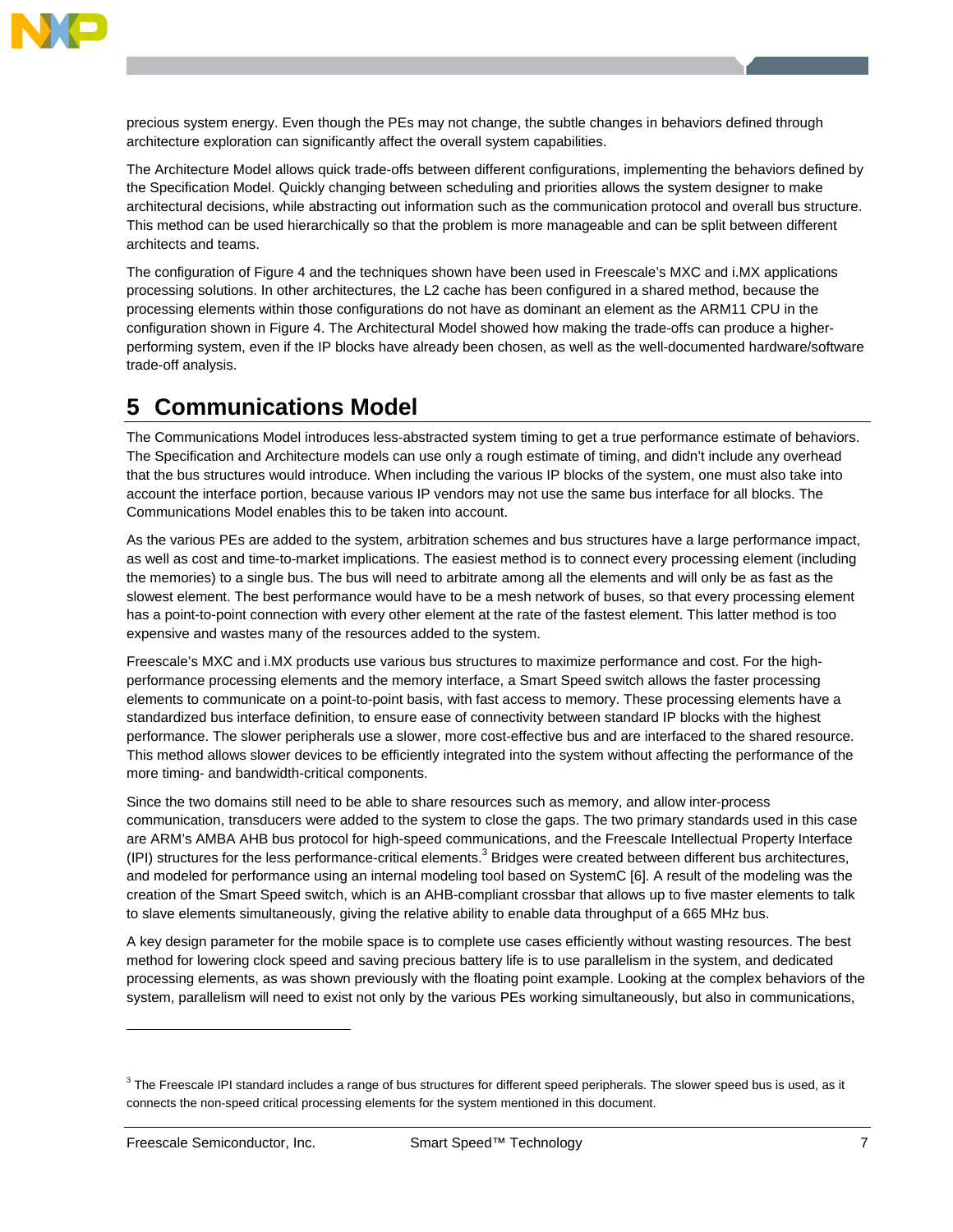

so that the PEs are not starved. By using the Communications Model and adding the requirements for the protocol and bridging between protocols, one can determine various system bus configurations. Through such use case modeling and deciding on the PEs for the architecture, it was determined that there was sufficient high bandwidth or low-latency peripherals to warrant a switch which allows up to five masters. Such PEs can be represented by the ARM processor, L2 cache, image processing unit, multi-channel DMA unit, memory controller, high speed I/O, graphics processor and bridges to lower bandwidth/latency PEs, though all of these may not be a master. Complex use cases can be used to best define the communications requirements for such systems.

Of course, the parallelism doesn't come for free. There are costs in silicon space and energy consumption to be factored. Equation 1 can be used once again to estimate the costs over a previously used solution. The ability to quickly configure and change the model allows the communications structures to be changed to meet desired cost targets, before getting too deep into implementation details.



**Figure 6.Smart Speed switch configuration.** 

Figure 6 shows the heart of the MXC300-30 and i.MX31 systems, which allow true parallel processing by the architecture because of internal system communications. The ARM1136JF-S core can internally process items in parallel via the SIMD engine, as well as process integer and floating point calculations in parallel. The L2 cache can support simultaneous reads and writes of data, adding further system parallelism, and the multiple ports of the Smart Speed Switch allow parallel processing among the various PEs. By running complex use cases such as video telephony or multi-player online gaming through the Communications Model of the system, a configuration was created to meet the performance, cost and fluid market requirements the system will need to fill.

### **6 Creating Smart Speed Technology**

Smart Speed Technology is the brand that defines a system solution based on providing enough performance for use cases without wasting resources. Unlike the personal computing space, where processors are run as fast as possible even if the use case defines an idle state, thus wasting resources, processors for the mobile space must be able to conserve as much resources as possible without degrading the user experience. Keys to accomplish this goal are to begin with well-defined use cases that create the foundation of the solution, and to add some use cases that are good candidates for future requirements. From the use cases, the Specification Model can be built, tested and verified. As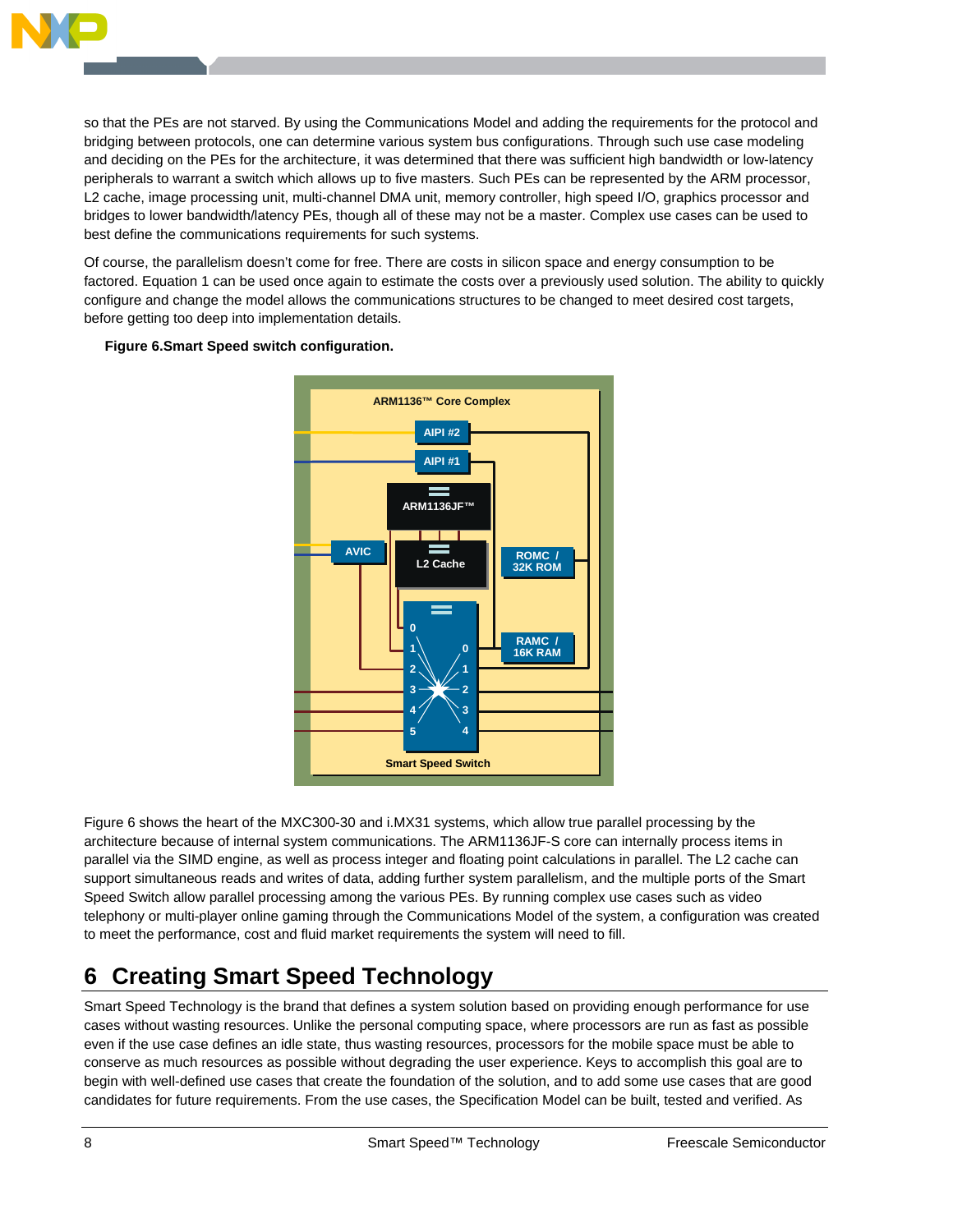

capabilities are added that could drain the precious limited energy resource of the battery, additional capabilities to limit power consumption can be added. In the case of MXC and i.MX processors, additional power-saving capabilities such as Dynamic Voltage and Frequency Scaling and Dynamic Process Temperature Compensation have been added to conserve energy.

Process and design techniques can limit power consumption, but the ability to limit power use must begin at much higher levels of abstraction, such as what was shown in the Specification Model scenario. Additional system acceleration is a key requirement for keeping CPU speed down while maintaining the ability to perform complex use cases. The ability to make well-tested hardware/software trade-offs at high levels of abstraction leads to the ability to achieve parallelism in the system that can most efficiently perform the use cases. Using the Specification and Architecture models allows for lowering the system's eCPI and making the trade-off between silicon space for clock speed and power use, resulting in greater system efficiency [4].

Figure 7 visually summarizes the goal of using parallel execution to enhance system performance, rather than just speeding up a single execution unit. Energy can then be conserved by cutting the power to execution units that are not needed in the currently running use cases.





Benchmarking can be run on the final solution to verify and improve the methodology. Through published data from Synchromesh Computing's benchmarking of the i.MX31 processor [13, 14], we see that the modeling of the system created accurate trade-off and specification analysis. From the floating point tests, it was found that adding the floating point unit (FPU) increased the capability around 1000 percent, where the modeling showed an 825 percent increase. Because different tests were used for the benchmarks, which had a different floating point to I/O overhead ratio than what was used for the model test, this can be considered accurate system modeling. Though the difference is 17 percent greater efficiency by the final solution over what was projected, it can be seen that the data is "Close enough for all practical purposes" [15] to make the decisions at a high level of abstraction. This affirms the use of the Specification Model as a tool for making high-level system trade-offs. Power was not practically measured to understand if there was a difference in the i.MX31 processor based on the use of the FPU alone, but when compared to a similar architecture without the FPU, the system showed a large power savings by the i.MX31 processor. Unfortunately, there are too many other variables to also take into account to understand if this is solely due to the FPU. A better way to measure power from the silicon solution and isolate smaller subsections of the chip is not available. However, we can see that the overall system goals for performance and cost that the overall price/performance targets specified were met.

Additional benchmarks based on the memory subsystem were also run, as well as the basis of overall application performance. The addition and placement of the L2 cache, as shown by the Architecture Model of the system, made a large impact. A more simplistic test is to turn the L2 cache on and off in a development system and run a case that uses the full system capabilities. For instance, a video case visually conveys that the L2 has a large impact on performance. It can also be deduced that much of the system power savings can be attributed to the L2 cache, because it lowers the access cycles to external memory and allows the system to run less to complete the same task. This minor example

*System Efficiency*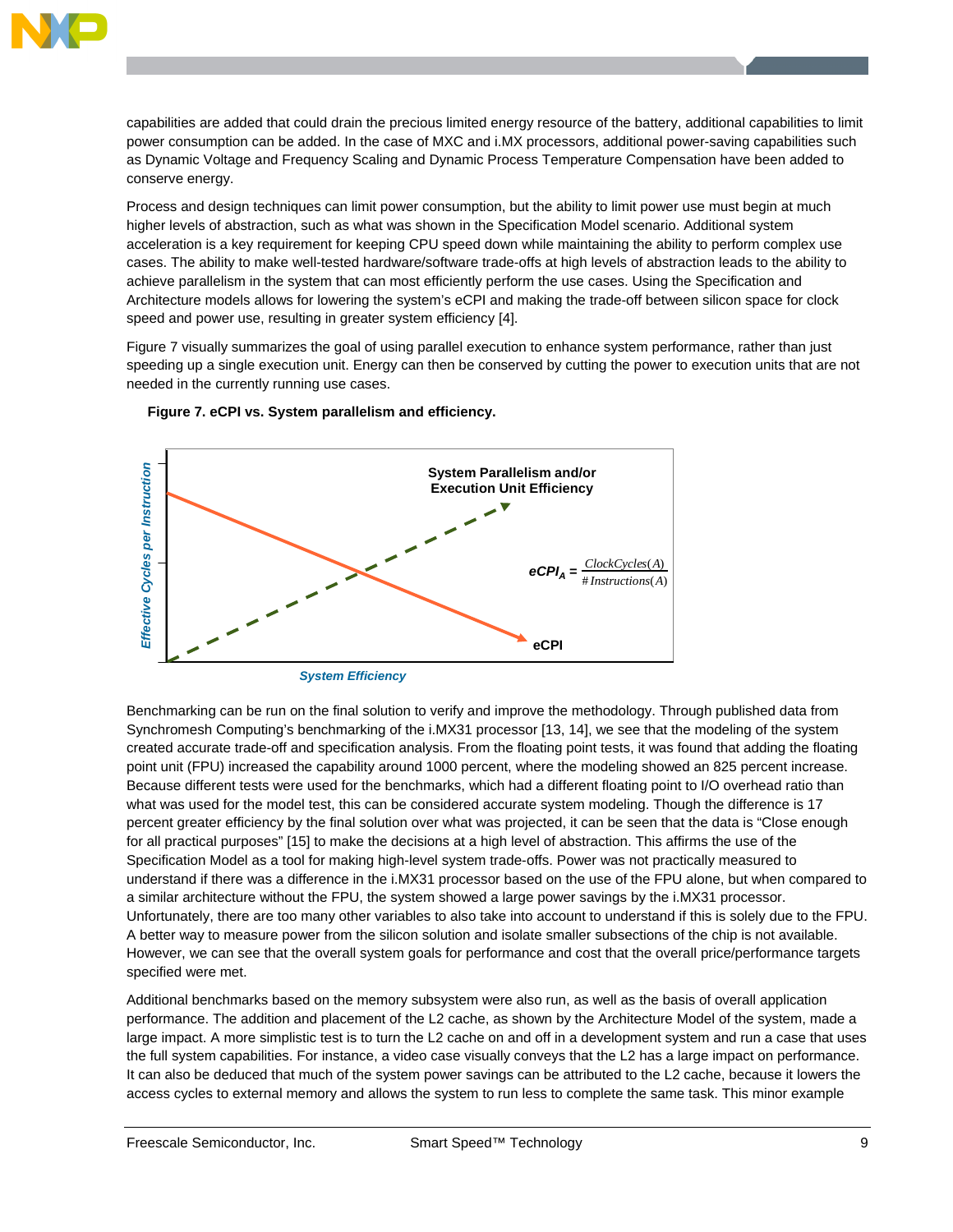

gives an overview of the benefits of modeling at this level of abstraction. Additional modeling was used much more extensively in the more complex cellular baseband architecture of the MXC family of processors.

Although no specific benchmark test was used to measure it, the overall increase in system performance can be greatly attributed to bus architecture as a result of using the Communications Model. Much of the testing on larger test kernels, in addition to EEMBC testing for the i.MX31 processor, used tests that were highly dependent on bandwidth as it did computation, such as the Consumermark™ tests (26.6 Consumermark score) and STREAM Benchmark results [14]. The ability to efficiently perform these tests would allow one to deduce that the bus structures added greatly to the system efficiency as much as the processing elements added for computational capabilities.

Based on these results, we achieved Smart Speed technology capabilities with the MXC and i.MX architectures defined. The use cases were met, with ample performance to allow new use cases to be defined, increasing the lifetime of the system in the marketplace. The low-power constraints were achieved based on the tests run, but can be lowered more by using additional techniques such as Dynamic Voltage and Frequency Scaling and Dynamic Process Temperature Compensation. The current benchmark tests are unable to take advantage of these capabilities since they are targeted solely for performance. Future benchmarks, which will likely be better architected for power consumption, will have the ability to benchmark this functionality.

An additional benefit of the methodology is that it allows significant amounts of reuse of the abstraction levels, as well as the physical structures that make up the chips. This paper covers MXC and i.MX31 processors, which were concurrently designed. The core of the applications processing components were similar enough that many of the same model components and tests were used across the projects. Differences introduced from the different use cases defined by different market segments were easily adapted. This allowed for significant amounts of reuse in the modeling and physical aspects of the projects, reducing the needed resources as compared to three separate simultaneous projects, enabling them to get to market more quickly. Costs were also reduced as changes in the design phase were minimized from the previous "paper spec" method, extending Smart Speed Technology beyond the hardware and software used in the market space.

### **7 Conclusion**

From the techniques shown and the benchmark results of the final product, we see that the modeling effort used to design the MXC and i.MX architecture allowed us to use Smart Speed Technology very effectively. The solutions can meet the use cases computationally, yet still achieve low clock speeds and energy efficiency for mobile systems. This achievement can be attributed directly to the SpecC Methodology for performance, with additional analysis for power and cost to create a successful market solution for mobile consumer devices.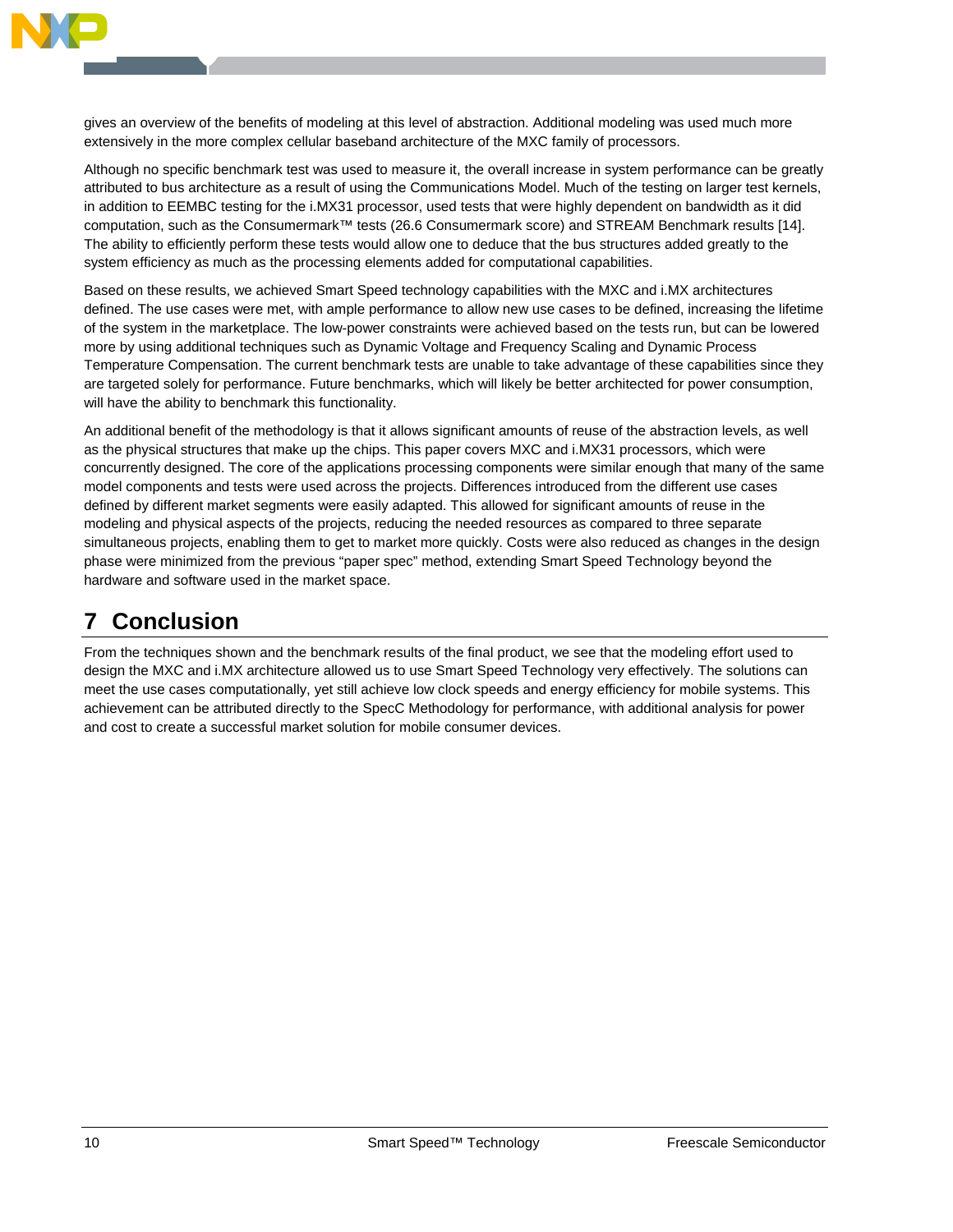

#### **8 References**

[1] D. Gajski, J. Zhu et al. "SpecC: Specification Language and Design Methodology", Kluwer Academic Publishers, 2000

[2] http://www.cecs.uci.edu/~specc

[3] L. Cai, M. Olivarez, D. Gajski, "Introduction of System Level Architecture Exploration Using the SpecC Methodology", International Symposium on Systems and Circuits, May 2001

[4] M. Olivarez, B. Beasley, "Use Effective Cycles/Instruction as a True CPU Benchmark", Portable Design, May 2005

[5] A. Gerstlauer, R. Dömer, D. Gajski, "Modeling and Design With SpecC", Motorola In-house Seminar, April 2001

[6] http://www.systemc.org

[7] E.A. Lee et al., "Overview of The Ptolemy Project", UC, Berkeley, March 2001

[8] F. Balarin et al. "Hardware-software Co-design of Embedded Systems, The POLIS Approach", Kluwer Academic Publishers, April 1997

[9] A. Gerstlauer, R. Dömer, D. Gajski, "System Design: a Practical Guide with SpecC", Kluwer Academic Publishers, 2001

[10] V. Bhaskaran and K. Konstantinides, "Image and Video Compression Standards: Algorithms and Architectures, Second Edition", Kluwer Academic Publishers, 1997

[11] http://www.freescale.com/mxc

[12] http://www.freescale.com/imx

[13] http://www.eembc.com

[14] "The Freescale Semiconductor i.MX31 Processor: Cool, Powerful", Synchromesh Computing, 2005

[15] S. Nichols, "Laws of Engineering", Various Lectures: University of Texas at Austin,1987-

[16] A. Rettberg, M. Zanella, R. Dömer, A. Gerstlauer, F. Rammig (Eds.), "Embedded System Design: Topics, Techniques and Trends", Springer, 2007.